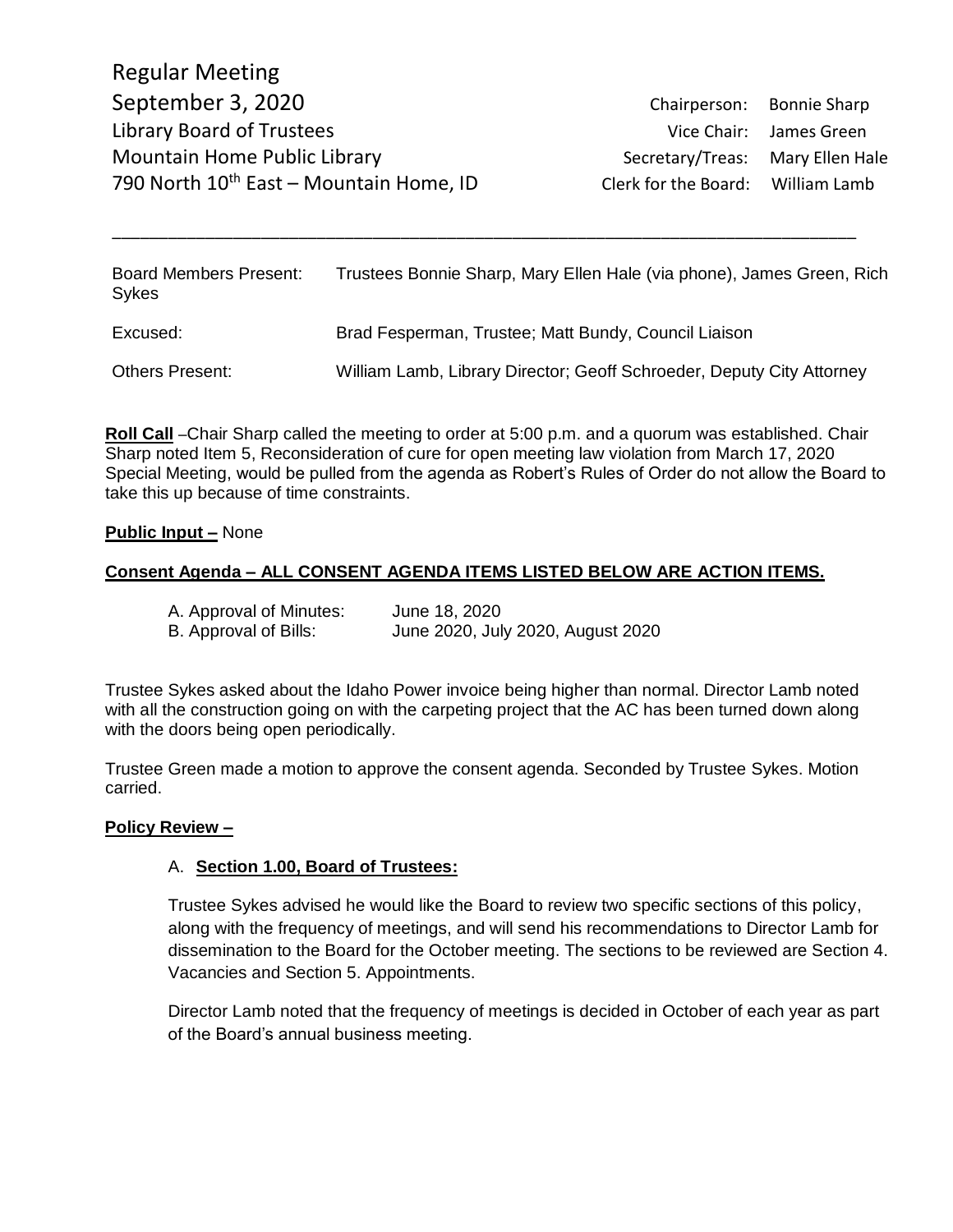# **Old Business –**

A. **Action Item:** Reconsideration of cure for open meeting law violation from March 17, 2020 Special Meeting - PULLED

### **New Business –**

### A. **Action Item:** Items removed from the consent section

There were no items removed from the Consent Agenda.

## B. **Action Item:** Discussion/Decision on painting a mural on side of Library building.

The City of the Mountain Home has been declared the Mural Capital of Idaho and as part of that there was recently a discussion regarding painting a mural on the side of the Library building. Chair Sharp asked which sides of the building. Director Lamb advised during the initial discussion it would be the back-parking lot and wrapping around to the youth services area closest to North  $10<sup>th</sup>$  East street. Lamb continued that the design of a mural would be books.

Trustee Sykes made a motion to approve a mural on the side of the library building with Council approval and pending artwork designs. Seconded by Trustee Hale. Motion carried.

### C. **Action Item:** Discussion/Decision on Color Copy Rate and setting public hearing date

Director Lamb advised the Board that as part of the FY21 budget they set aside money to provide color copies based on patron requests. As part of that he is recommending the Board set a new color copy rate of .30 cents per page and hold a public hearing at the October Board meeting.

Trustee Sykes asked how many free copies, like for resumes or job applications, are provided before someone is charged. Director Lamb advised that patrons pay for printing costs from the beginning and they do not provide x number of copies before charging. Lamb noted that, within reason, if someone needs a job application or a document for school and cannot pay the Library will provide it to the patron at no charge.

Trustee Green made a motion to set the color copy rate at .30 cents per page and have Director Lamb set the public hearing for the Board's October meeting. Seconded by Trustee Hale. Motion carried.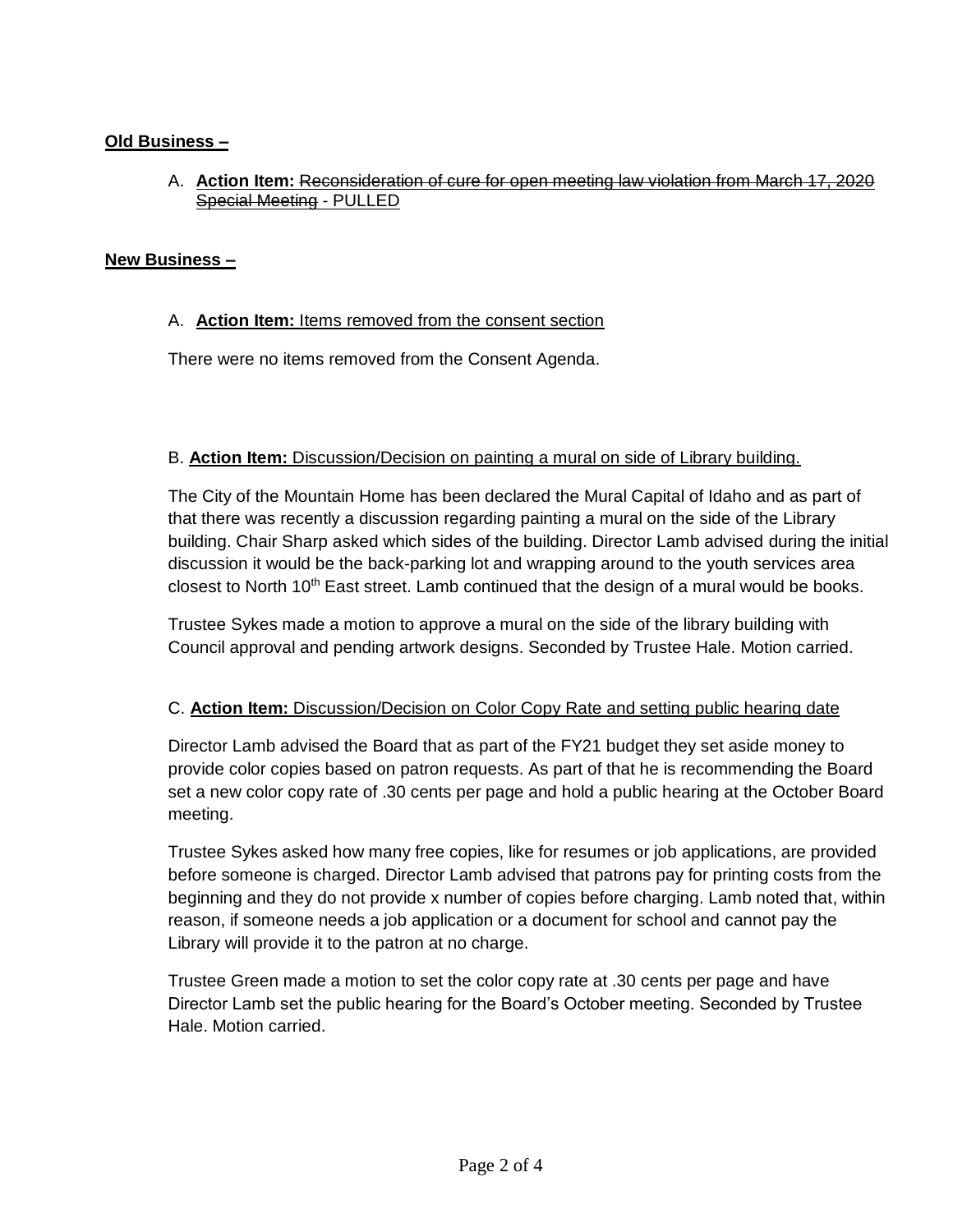## **Director and Other Reports –**

- Director Lamb advised that he had to give tremendous credit and thanks to the Library staff and Camas Carpet crews for all their hard work with the carpet project. Library staff have moved about 40,000 collection items and shelving so the carpet crews could work section by section.
- Electricians will be completing the LED fixture revamp over the next week which will complete the Library lighting project.
- Director Lamb noted that it was brought to his attention by the City of Mountain Home Community Development Director that the Library could benefit from a sidewalk being installed from East  $8<sup>th</sup>$  North to connect into the Library's main sidewalk to provide better handicap accessibility.

Lamb continued that the Street Superintendent received a quote from Ytuarte Concrete to complete that project for \$1,500.00. The Board felt adding a sidewalk in that area would be a good idea and Director Lamb will move forward with that project.

- The Library currently has two positions open and will be advertising those shortly with the goal of hiring in October. The Board felt that was a good timeframe.
- Chair Sharp noted that she had requested the reconsideration of cure for open meeting law violation from March as she became aware about three months after the fact that she had violated the open meeting law by taking part in a serial meeting via email and wanted to change her initial no vote.

Sharp wanted it on the record that the violation actually involved three trustees; Sykes, Sharp and Hale and felt that Sykes being the Mayor and a Trustee was a conflict of interest that led to the open meeting violation in the sequence of emails that occurred.

Sharp continued that she had obtained a legal opinion from a personal attorney and would like it added into the record (On File).

Deputy City Attorney Schroeder advised the legal opinion obtained by Chair Sharp was for her personally and should not be taken as legal advice tendered to the Board as a whole.

Trustee Sykes advised he wanted it on the record that he stated, "We may have violated open meeting law."